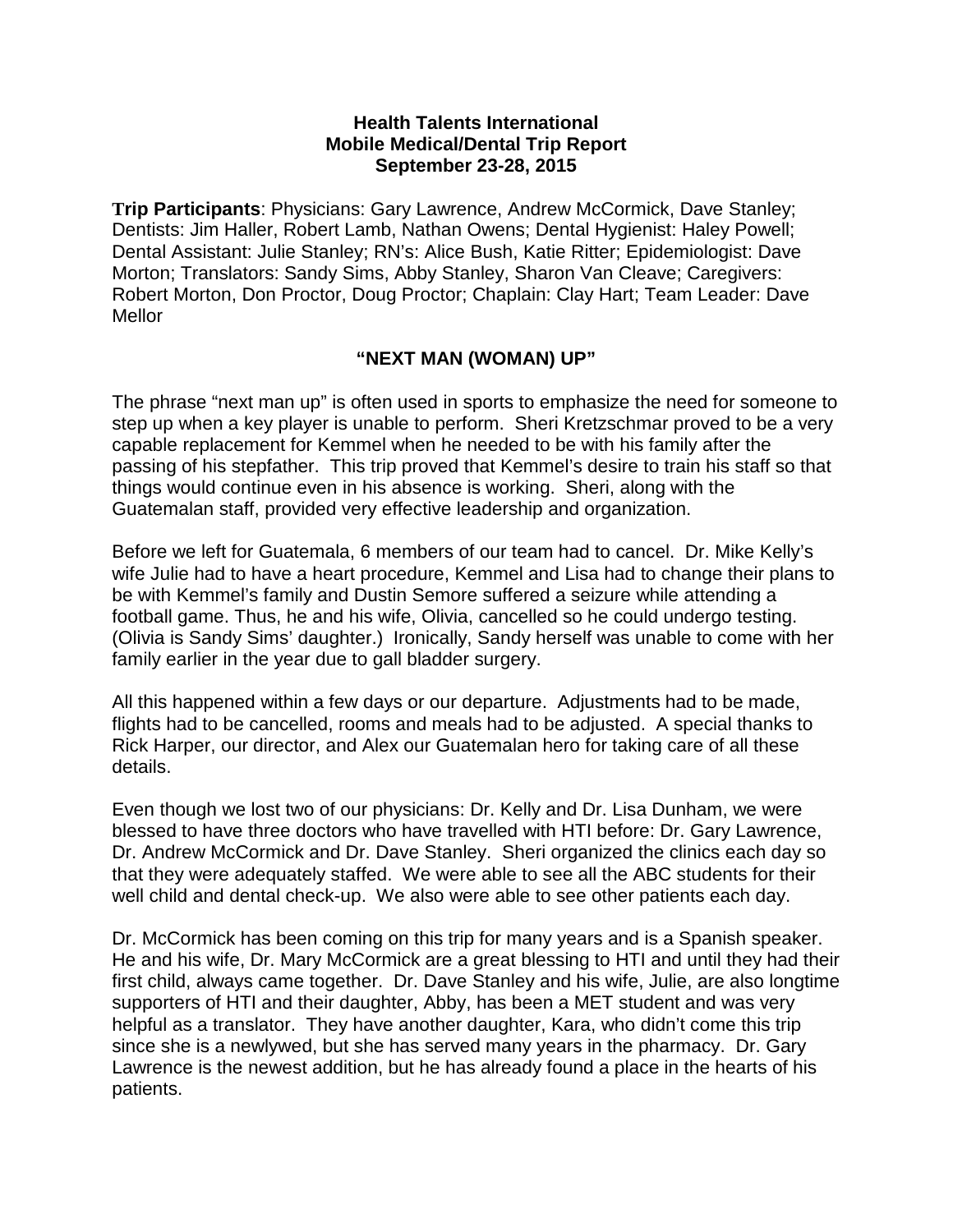Jim Haller, DDS, is one of the "pioneers" with HTI and a former board member. He loves the work we are doing and has been faithful to come many years. Although her full time profession is teaching, Julie Stanley has been trained by Dr. Haller to be his dental assistant on these trips. Julie's warmth and sweet smile help calm the patients. She and Dr. Haller make a wonderful team.

Nathan Owens, DMD, was the second of our three dentists. Nathan is the son of board member Larry Owens. Dr. Owens was able to bring a very helpful insight into evaluating our work in the dental health and prevention area. He was with us about 9 years ago and was very impressed with the improvement be observed. (See his article attached at the end of this report)

Dr. Owens brought with him Haley Powell, RDH. This was Haley's first mission trip, first time out of the country and even her first flight! She was a great help and very professional. It was encouraging to see her gain more confidence each day. Haley wants to return next year and expressed her gratitude for being welcomed by our team.

One important part of HTI's success is that we have an active hands on board of directors. On this trip we had two board members: Dr. Robert Lamb, DDS, and Alice Bush, RN. Dr. Lamb brought some specialized equipment and was able to do some more difficult procedures. He set up shop at Clinica Caris and was able to see several patients with special needs each day. He was also a valuable leader, always helpful and encouraging. We did keep him away from fireworks!

Alice Bush is another of the "pioneer" team, board member and former missionary with Health Talents. Alice and Katie Ritter, RN, traveled to Guatemala a few days early to meet with our Clinica Ezell nursing staff. Alice and Katie are both nurses and Spanish speakers and they were able to encourage open discussions with our nursing staff at Clinica Ezell. Alice is always looking for ways that we can improve our professional effort and our spiritual goals. Katie is an example of how younger Christians can get more deeply involved in this work. She has an abiding love for the Guatemalans and sees how HTI is trying to meet those spiritual and health needs.

Sandy Sims, Abby Stanley and Sharon Van Cleave were our translators. Because of her involvement with HTI, Sandy enrolled and completed a course in medical translation. She works with several hospitals and medical offices in the states, but her greatest joy is working with us on these trips. She and her husband, Scott, have brought all of their children with them over the years and serve the Lord and HTI with great love and faithfulness.

Abby Stanley has worked hard to improve her Spanish skills. She truly loves Guatemala and will return many times. She plans to enter PA school and will use those new skills to serve others and especially HTI.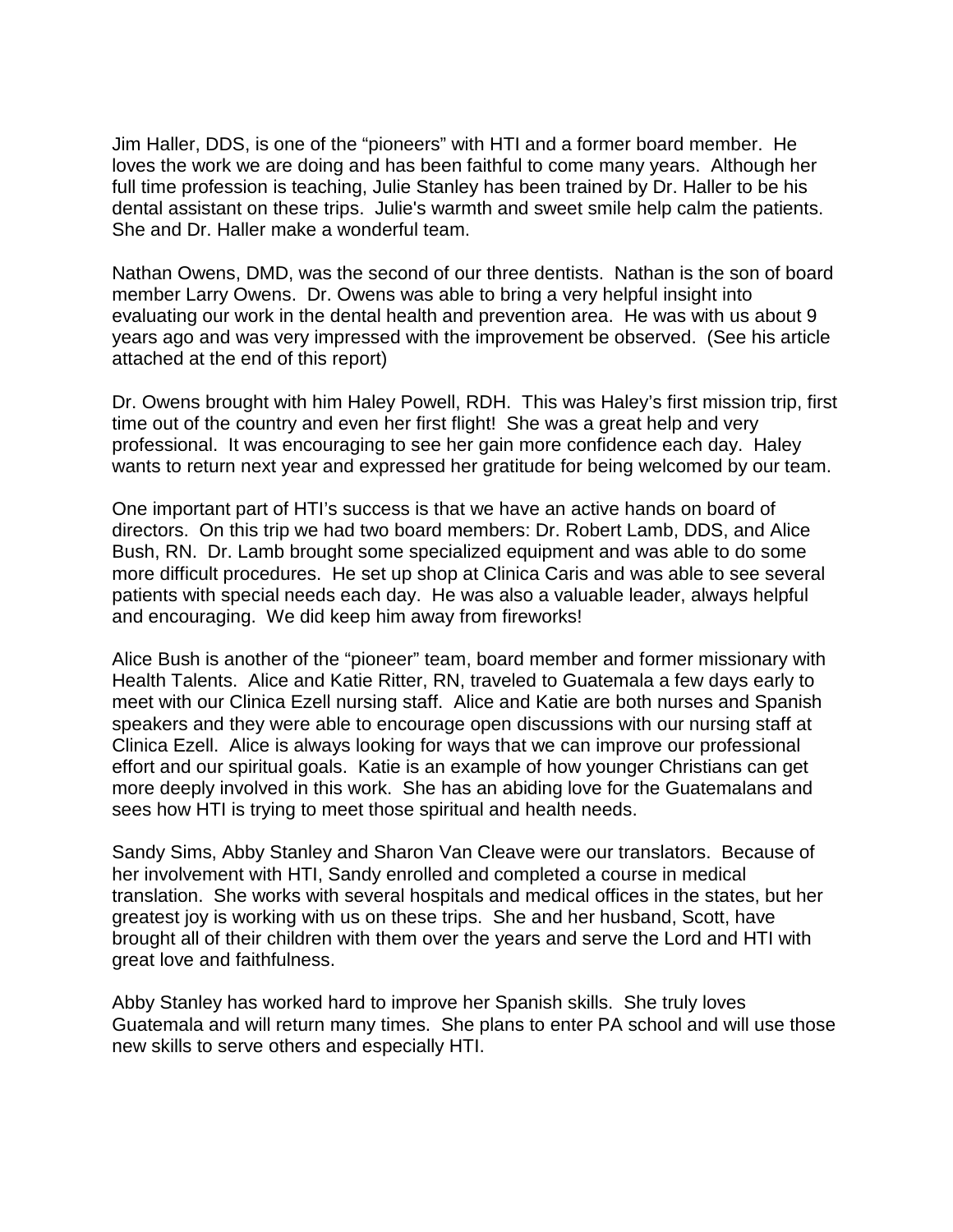Sharon and Vince Van Cleave inspire with their dedication to the Lord. When they were blessed with an increase in their income they were so excited because this would allow them to make two trips a year. Sharon is a speech pathologist and is looking for ways to use her training in Guatemala. She is an excellent translator. She was a valuable asset to our doctors in that capacity. Sharon and Vince are leaving Tennessee and moving back to Texas where they will be working with Dr. Stanley.

For those of us who have done this for many years, we know the joy of sharing a mission experience with those we love. Don Proctor has been to Guatemala before, but his brother, Doug, had not. Don wanted his brother to see God's work being done here so he was able to bring him along this year. These two men were a blessing to our team. They worked in dental sterilization. We enjoyed their stories and I would like to thank them for the reminder that we are here to heal and teach.

David Morton and his son, Robert, have made this an annual father/son trip for the past few years. David is and elder at the Memorial Road Church of Christ in Edmond, Oklahoma. He serves on the mission oversight team. His wisdom and past experience as a hospital administrator prove to be very helpful. I was impressed by a comment Robert made: "I don't have a lot of time to serve others, so I like to come here each year to serve."

Clay Hart was our trip chaplain. He serves as the International Minister for Memorial Road. He is an experienced missionary and servant. Each day Clay and I were given the privilege to pray with patients. What an awesome responsibility to pray over these precious souls. One day the two of us prayed with over 250 Guatemalans! Clay has also led our evening devotionals. Clay and Dave Stanley provided wonderful leadership for our song worship. Each night, Clay would ask a questions that caused us to reflect on the days' activities and how they provided spiritually for the needs of others and ourselves.

So, that's the team Sheri and I had to work with. We would gather for breakfast at 7:00 am, try to depart around 8:00. She would see that each team was staffed with the needed Guatemalans and Americans: doctors, nurses, pharmacists, dentists and drivers. Due to the loss of the Dunhams I was assigned the role of driver.

Even though it rained every day, we were able to travel to each of the villages that had been scheduled. I would like to draw attention to how well our Guatemalan staff stepped up and filled in when we lost the Dunhams and Kellys. We are blessed with a well-trained, committed staff of Godly men and women. Please continue to pray for them and their families. Kudos to Kemmel for the wonderful job he is doing.

Brother Dave

Dr. Nathan Owen's comments are on the next page.